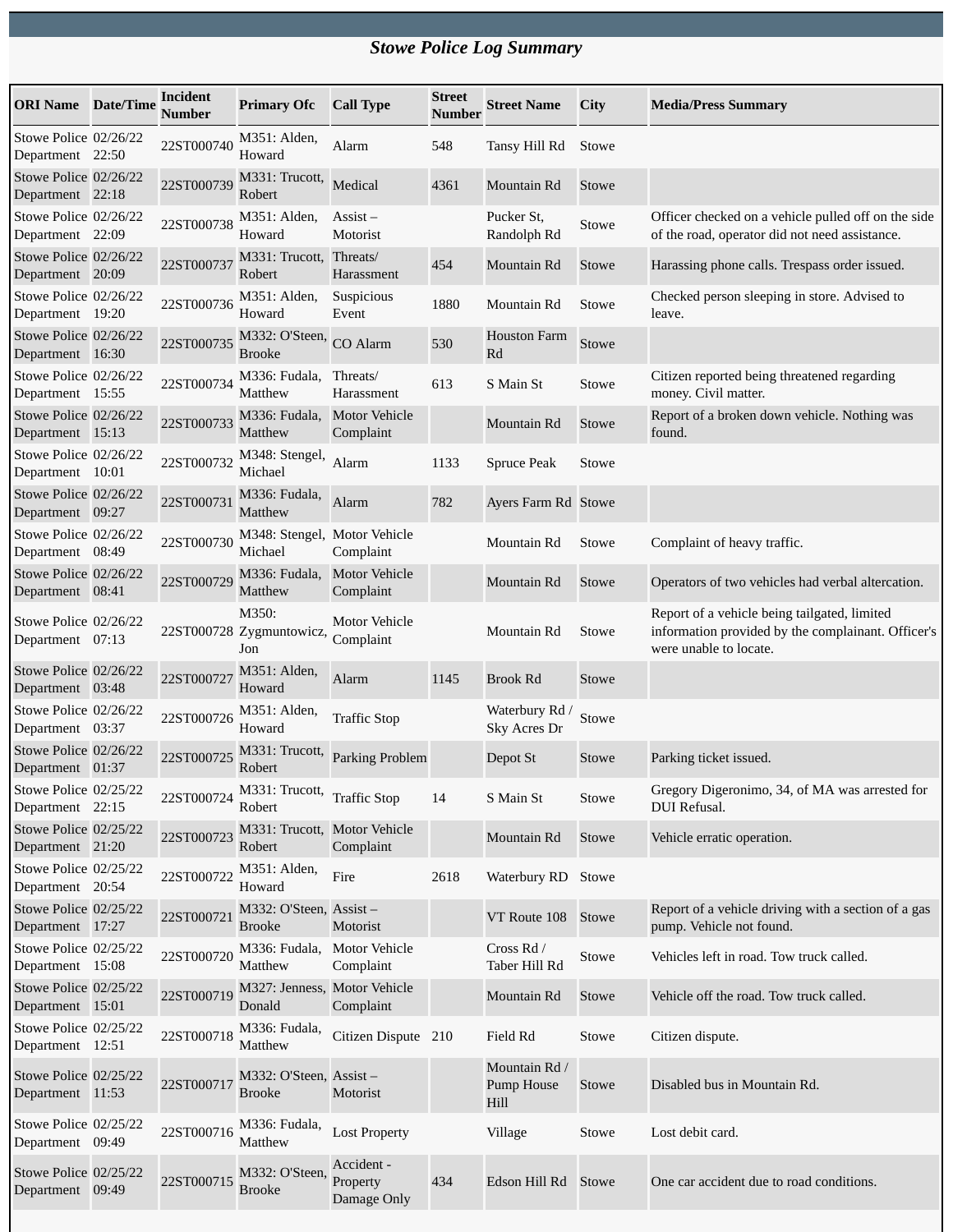| <b>ORI Name</b> Date/Time                 | <b>Incident</b><br>Number | <b>Primary Ofc</b>              | <b>Call Type</b>                      | <b>Street</b><br><b>Number</b> | <b>Street Name</b>                  | City         | <b>Media/Press Summary</b>                                                                |
|-------------------------------------------|---------------------------|---------------------------------|---------------------------------------|--------------------------------|-------------------------------------|--------------|-------------------------------------------------------------------------------------------|
| Stowe Police 02/25/22<br>Department 09:12 | 22ST000714                | M336: Fudala,<br>Matthew        | Accident -<br>Property<br>Damage Only |                                | Gold Brook Rd<br>/ Dewey Hill<br>Rd | Stowe        | Two vehicle accident.                                                                     |
| Stowe Police 02/25/22<br>Department 08:55 | 22ST000713                | M332: O'Steen,<br><b>Brooke</b> | Accident -<br>Property<br>Damage Only | 434                            | Edson Hill Rd                       | Stowe        | Two vehicle accident.                                                                     |
| Stowe Police 02/25/22<br>Department 08:26 | 22ST000712                | M336: Fudala,<br>Matthew        | <b>Traffic Hazard</b>                 |                                | Mountain Rd /<br><b>Harlow Hill</b> | Stowe        | Officers stopped traffic on Harlow Hill to let plow<br>trucks through.                    |
| Stowe Police 02/25/22<br>Department 01:12 | 22ST000711 Cavarretta,    | M330:<br>Benjamin               | <b>Suspicious</b><br>Event            | 911                            | S Main St                           | Stowe        |                                                                                           |
| Stowe Police 02/25/22<br>Department 00:56 | 22ST000710 Cavarretta,    | M330:<br>Benjamin               | <b>Traffic Stop</b>                   |                                | Maple St                            | Stowe        |                                                                                           |
| Stowe Police 02/25/22<br>Department 00:32 | 22ST000709 Cavarretta,    | M330:<br>Benjamin               | <b>Traffic Stop</b>                   |                                | Pucker St /<br>Stagecoach Rd        | Stowe        |                                                                                           |
| Stowe Police 02/25/22<br>Department 00:19 | 22ST000708 Cavarretta,    | M330:<br>Benjamin               | <b>Traffic Stop</b>                   |                                | Mountain Rd /<br>Edson Hill Rd      | Stowe        |                                                                                           |
| Stowe Police 02/24/22<br>Department 22:59 | 22ST000707 Mazzilli,      | M323:<br>Anthony                | Suspicious<br>Event                   | 246                            | S Main St                           | <b>Stowe</b> | People went into someone room and took items.<br>Under investigation.                     |
| Stowe Police 02/24/22<br>Department 20:19 | 22ST000706 Cavarretta,    | M330:<br>Benjamin               | Assist - Agency 121                   |                                |                                     |              | Lower Main St Morristown Assist Morristown P.D.                                           |
| Stowe Police 02/24/22<br>Department 20:06 | 22ST000705 Cavarretta,    | M330:<br>Benjamin               | <b>Noise</b><br>Disturbance           | 158                            | Needle Leaf Ln Stowe                |              | Report of possible gun shots. Fireworks were<br>seen/heard going off in the general area. |
| Stowe Police 02/24/22<br>Department 19:23 | 22ST000704 Cavarretta,    | M330:<br>Benjamin               | <b>Traffic Stop</b>                   | 999                            | Stagecoach Rd Stowe                 |              |                                                                                           |
| Stowe Police 02/24/22<br>Department 19:01 | 22ST000703 Cavarretta,    | M330:<br>Benjamin               | <b>Traffic Stop</b>                   |                                | Waterbury Rd                        | Stowe        |                                                                                           |
| Stowe Police 02/24/22<br>Department 18:44 | 22ST000702 Cavarretta,    | M330:<br>Benjamin               | <b>Traffic Stop</b>                   |                                | Waterbury Rd                        | Stowe        |                                                                                           |
| Stowe Police 02/24/22<br>Department 16:04 | 22ST000701                | M327: Jenness,<br>Donald        | Medical                               | 246                            | S Main St                           | Stowe        |                                                                                           |
| Stowe Police 02/24/22<br>Department 13:59 | 22ST000700                | M327: Jenness,<br>Donald        | Escort                                | 47                             | Park St                             | Stowe        |                                                                                           |
| Stowe Police 02/24/22<br>Department 11:41 | 22ST000699                | M352: Daley,<br>Sylvie          | Alarm                                 | 517                            | Sinclair Dr                         | Stowe        |                                                                                           |
| Stowe Police 02/24/22<br>Department 10:10 | 22ST000698                | M334: Tabor,<br>Darron          | Found Property                        |                                | Main St                             | Stowe        | Found credit card turned in, owner was contacted.                                         |
| Stowe Police 02/24/22<br>Department 00:39 | 22ST000697 Cavarretta,    | M330:<br>Benjamin               | <b>Traffic Stop</b>                   |                                | Waterbury Rd /<br>Moscow Rd         | Stowe        |                                                                                           |
| Stowe Police 02/24/22<br>Department 00:22 | 22ST000696 Cavarretta,    | M330:<br>Benjamin               | Parking Problem                       |                                | Depot St                            | Stowe        | Parking tickets issued.                                                                   |
| Stowe Police 02/24/22<br>Department 00:14 | 22ST000695                | M331: Trucott,<br>Robert        | <b>Traffic Stop</b>                   |                                | Weeks Hill Rd                       | Stowe        |                                                                                           |
| Stowe Police 02/23/22<br>Department 23:54 | 22ST000694 Cavarretta,    | M330:<br>Benjamin               | <b>Traffic Stop</b>                   |                                | VT Route 108 /<br>Edson Hill Rd     | Stowe        |                                                                                           |
| Stowe Police 02/23/22<br>Department 22:35 | 22ST000693                | M331: Trucott,<br>Robert        | Fire Alarm                            | 25                             | Main St                             | Stowe        |                                                                                           |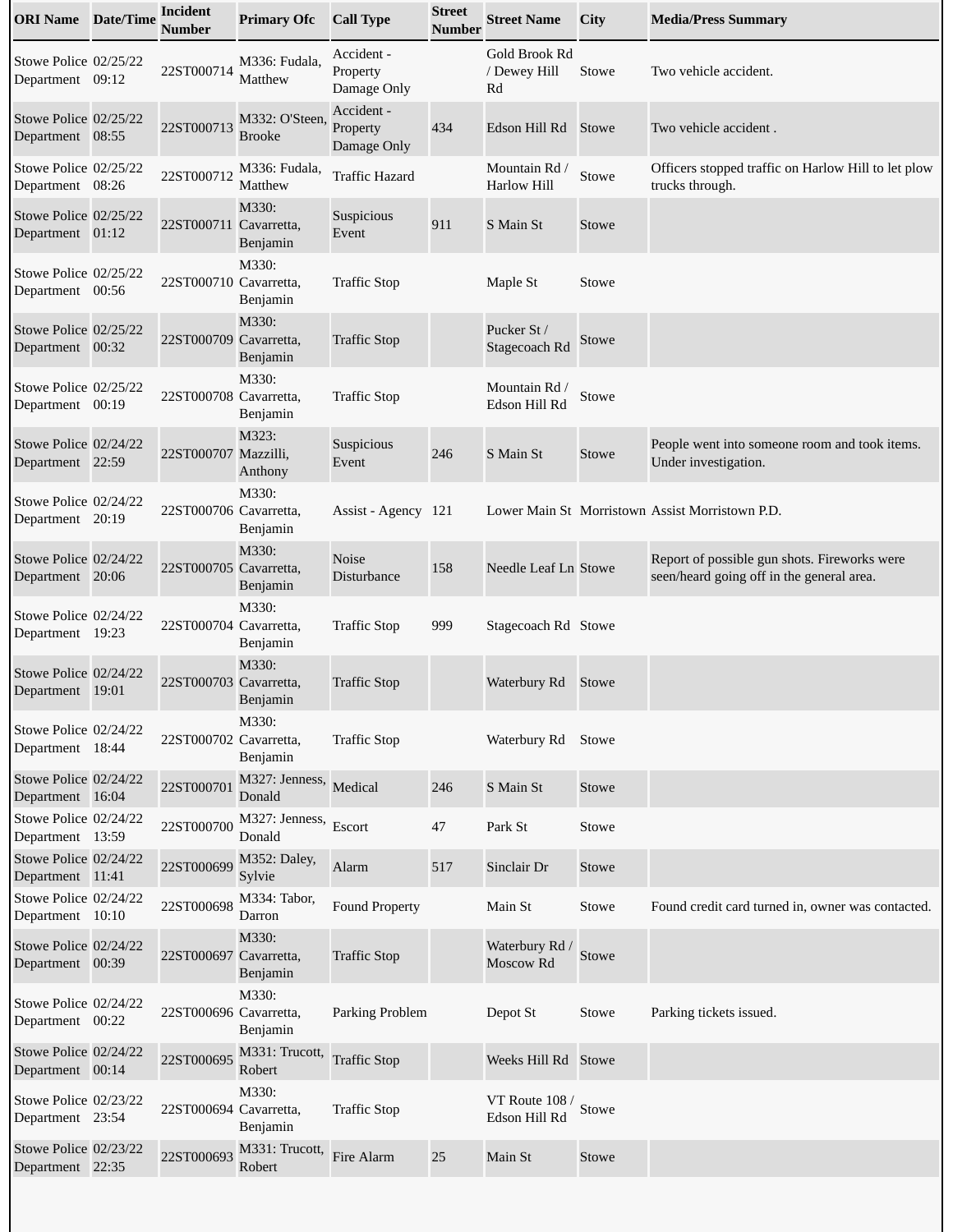| <b>ORI Name</b> Date/Time                 | <b>Incident</b><br>Number | <b>Primary Ofc</b>                              | <b>Call Type</b>                      | <b>Street</b><br><b>Number</b> | <b>Street Name</b>           | <b>City</b> | <b>Media/Press Summary</b>                                                                                          |
|-------------------------------------------|---------------------------|-------------------------------------------------|---------------------------------------|--------------------------------|------------------------------|-------------|---------------------------------------------------------------------------------------------------------------------|
| Stowe Police 02/23/22<br>Department 17:52 | 22ST000692 Cavarretta,    | M330:<br>Benjamin                               | Accident -<br>Property<br>Damage Only | 2703                           | Waterbury Rd                 | Stowe       | Minor two vehicle accident.                                                                                         |
| Stowe Police 02/23/22<br>Department 15:43 | 22ST000691                | M352: Daley,<br>Sylvie                          | 911 Hangup                            | 559                            | Moscow Rd                    | Stowe       | 911 hangup, no emergency.                                                                                           |
| Stowe Police 02/23/22<br>Department 15:05 | 22ST000690                | M327: Jenness,<br>Donald                        | <b>Traffic Hazard</b>                 | 4583                           | Mountain Rd                  | Stowe       | Officer checked on low hanging wires. Stowe<br>Electric was notified.                                               |
| Stowe Police 02/23/22<br>Department 13:27 | 22ST000689                | M352: Daley,<br>Sylvie                          | Suspicious<br>Event                   | 823                            | S Main St                    | Stowe       | Male was refused a ride on the GMTA due to his<br>behavior.                                                         |
| Stowe Police 02/23/22<br>Department 12:44 | 22ST000688                | M334: Tabor,<br>Darron                          | Suspicious<br>Event                   |                                | <b>Mountain Haus</b><br>Dr   | Stowe       | Suspicious person at a job site.                                                                                    |
| Stowe Police 02/23/22<br>Department 12:15 | 22ST000687                | M327: Jenness,<br>Donald                        | <b>Traffic Hazard</b>                 |                                | Moscow Rd /<br>River Rd      | Stowe       | Power and cable lines were obstructing traffic.<br>Police directed traffic while Stowe Electric fixed<br>the wires. |
| Stowe Police 02/23/22<br>Department 11:46 | 22ST000686                | M327: Jenness,<br>Donald                        | <b>Traffic Stop</b>                   |                                | Pucker St                    | Stowe       |                                                                                                                     |
| Stowe Police 02/23/22<br>Department 08:59 | 22ST000685                | M327: Jenness, Traffic Stop<br>Donald           |                                       |                                | W Hill Rd                    | Stowe       |                                                                                                                     |
| Stowe Police 02/23/22<br>Department 08:52 | 22ST000684                | M327: Jenness,<br>Donald                        | <b>Traffic Stop</b>                   |                                | W Hill Rd                    | Stowe       |                                                                                                                     |
| Stowe Police 02/23/22<br>Department 08:38 | 22ST000683                | M327: Jenness,<br>Donald                        | <b>Traffic Stop</b>                   |                                | Cape Cod Rd                  | Stowe       |                                                                                                                     |
| Stowe Police 02/23/22<br>Department 08:36 | 22ST000682                | M352: Daley,<br>Sylvie                          | <b>Motor Vehicle</b><br>Complaint     |                                | Robinson<br>Springs Rd       | Stowe       | Civil issue regarding travel on Robinson Springs<br>Rd.                                                             |
| Stowe Police 02/23/22<br>Department 06:21 | 22ST000681                | M352: Daley,<br>Sylvie                          | Alarm                                 | 492                            | Mountain Rd                  | Stowe       |                                                                                                                     |
| Stowe Police 02/23/22<br>Department 02:15 | 22ST000680                | M331: Trucott,<br>Robert                        | Fire Alarm                            | 1056                           | Mountain Rd                  | Stowe       |                                                                                                                     |
| Stowe Police 02/23/22<br>Department 00:11 | 22ST000679                | M331: Trucott,<br>Robert                        | <b>Citizen Dispute</b>                | 64                             | S Main St                    | Stowe       | Citizen dispute. Everyone was separated.                                                                            |
| Stowe Police 02/22/22<br>Department 22:02 | 22ST000678                | M331: Trucott,<br>Robert                        | Vandalism                             | 1899                           | Mountain Rd                  | Stowe       | Vandalism to vehicle tires.                                                                                         |
| Stowe Police 02/22/22<br>Department 20:42 | 22ST000677 Cavarretta,    | M330:<br>Benjamin                               | <b>Motor Vehicle</b><br>Complaint     |                                | Waterbury Rd Stowe           |             | Motor vehicle complaint of erratic operation.                                                                       |
| Stowe Police 02/22/22<br>Department 17:39 | 22ST000676                | M331: Trucott,<br>Robert                        | Theft                                 | 81                             | <b>Stony Brook</b><br>Condos | Stowe       | Theft of a purse. Later found by the complainant.                                                                   |
| Stowe Police 02/22/22<br>Department 17:30 | 22ST000675 Whitcomb,      | M328:<br>Frederick                              | Medical                               | 4441                           | Mountain Rd                  | Stowe       |                                                                                                                     |
| Stowe Police 02/22/22<br>Department 15:46 | 22ST000674                | <b>Brooke</b>                                   | M332: O'Steen, Assist - Agency 1572   |                                | <b>Stowe Hollow</b><br>Rd    | Stowe       | Court paperwork service                                                                                             |
| Stowe Police 02/22/22<br>Department 13:27 | 22ST000673                | M332: O'Steen, Directed Patrol<br><b>Brooke</b> |                                       |                                | Stagecoach Rd Stowe          |             |                                                                                                                     |
| Stowe Police 02/22/22<br>Department 12:11 | 22ST000672                | M334: Tabor,<br>Darron                          | Suspicious<br>Event                   | 246                            | S Main St                    | Stowe       | Vehicle was blocking a driveway.                                                                                    |
| Stowe Police 02/22/22<br>Department 11:10 | 22ST000671                | M334: Tabor,<br>Darron                          | <b>Lost Property</b>                  |                                | Mountain Rd                  | Stowe       | Lost tools                                                                                                          |
| Stowe Police 02/22/22<br>Department 10:22 | 22ST000670                | M327: Jenness,<br>Donald                        | Medical                               | 360                            | <b>Mansfield Base Stowe</b>  |             |                                                                                                                     |
| Stowe Police 02/22/22<br>Department 10:19 | 22ST000669                | M334: Tabor,<br>Darron                          | Theft                                 | 360                            | <b>Mansfield Base Stowe</b>  |             | Late report of stolen ski's.                                                                                        |
| Stowe Police 02/22/22<br>Department 08:46 | 22ST000668                | M336: Fudala,<br>Matthew                        | <b>Traffic Stop</b>                   |                                | Moscow Rd                    | Stowe       |                                                                                                                     |
| Stowe Police 02/22/22<br>Department 08:28 | 22ST000667                | M336: Fudala,<br>Matthew                        | <b>Traffic Stop</b>                   |                                | Moscow Rd                    | Stowe       |                                                                                                                     |
| Stowe Police 02/22/22<br>Department 07:08 | 22ST000666                | M334: Tabor,<br>Darron                          | Accident -<br>Property<br>Damage Only |                                | Maple St                     | Stowe       |                                                                                                                     |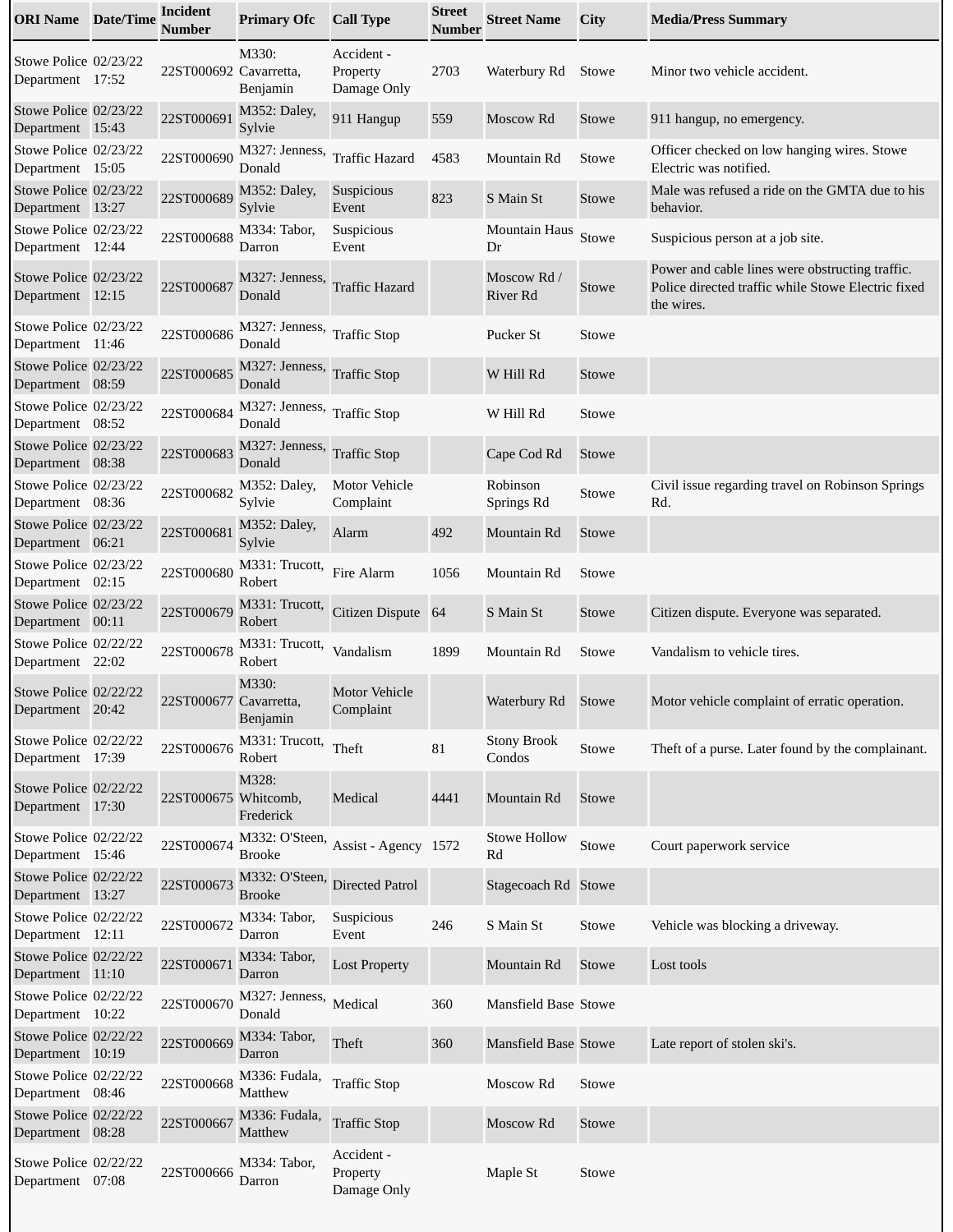| <b>ORI Name</b> Date/Time                 | <b>Incident</b><br><b>Number</b> | <b>Primary Ofc</b>                        | <b>Call Type</b>    | <b>Street</b><br><b>Number</b> | <b>Street Name</b>        | City  | <b>Media/Press Summary</b>                                                                |
|-------------------------------------------|----------------------------------|-------------------------------------------|---------------------|--------------------------------|---------------------------|-------|-------------------------------------------------------------------------------------------|
| Stowe Police 02/22/22<br>Department 07:06 | 22ST000665                       | M334: Tabor,<br>Darron                    | Accident - LSA 751  |                                | Maple St                  | Stowe | Late reported parking lot accident.                                                       |
| Stowe Police 02/22/22<br>Department 01:15 | 22ST000664                       | M335: Sawyer,<br>James                    | Parking Problem     |                                | Depot St                  | Stowe | Parking ticket.                                                                           |
| Stowe Police 02/22/22<br>Department 01:05 | 22ST000663                       | M335: Sawyer, Unsecure<br>James           | Premis              | 1878                           | Mountain Rd               | Stowe | Unsecured business.                                                                       |
| Stowe Police 02/21/22<br>Department 22:43 | 22ST000662                       | M331: Trucott,<br>Robert                  | Citizen Dispute     | 434                            | Edson Hill Rd             | Stowe | Noise disturbance coming from hotel room.                                                 |
| Stowe Police 02/21/22<br>Department 22:28 | 22ST000661                       | M335: Sawyer, Unsecure<br>James           | Premis              | 413                            | Barrows Rd                | Stowe | Unsecured building.                                                                       |
| Stowe Police 02/21/22<br>Department 21:46 | 22ST000660                       | M331: Trucott,<br>Robert                  | Medical             | 765                            | <b>Upper Hollow</b><br>Rd | Stowe |                                                                                           |
| Stowe Police 02/21/22<br>Department 21:09 | 22ST000659                       | M331: Trucott,<br>Robert                  | Medical             | 532                            | Randolph Rd               | Stowe |                                                                                           |
| Stowe Police 02/21/22<br>Department 21:04 | 22ST000658                       | M335: Sawyer,<br>James                    | Fire Alarm          | 1056                           | Mountain Rd               | Stowe |                                                                                           |
| Stowe Police 02/21/22<br>Department 20:08 | 22ST000657                       | M335: Sawyer, Motor Vehicle<br>James      | Complaint           |                                | Stagecoach Rd Stowe       |       | Report a vehicle driving erratically. Vehicle not<br>found.                               |
| Stowe Police 02/21/22<br>Department 17:20 | 22ST000656                       | M336: Fudala,<br>Matthew                  | Assist - Public     | 105                            | Depot St                  | Stowe | A complaint of an employee locked out of her<br>place of business.                        |
| Stowe Police 02/21/22<br>Department 17:09 | 22ST000655                       | M332: O'Steen, Alarm<br><b>Brooke</b>     |                     | 1857                           | Mountain Rd               | Stowe |                                                                                           |
| Stowe Police 02/21/22<br>Department 17:05 | 22ST000654                       | M332: O'Steen, Alarm<br>Brooke            |                     | 676                            | White Gates Ln Stowe      |       |                                                                                           |
| Stowe Police 02/21/22<br>Department 15:07 | 22ST000653                       | M332: O'Steen, Alarm<br><b>Brooke</b>     |                     | 1857                           | Mountain Rd               | Stowe |                                                                                           |
| Stowe Police 02/21/22<br>Department 14:36 | 22ST000652                       | M327: Jenness, Medical<br>Donald          |                     | 116                            | Mansfield Base Stowe      |       |                                                                                           |
| Stowe Police 02/21/22<br>Department 14:22 | 22ST000651                       | M336: Fudala,<br>Matthew                  | Suspicious<br>Event | 37                             | Main St                   | Stowe | Theft of a stuffed animal from store.                                                     |
| Stowe Police 02/21/22<br>Department 12:55 | 22ST000650                       | M327: Jenness, Motor Vehicle<br>Donald    | Complaint           |                                | Mountain Rd               | Stowe | Disabled vehicle. Tow truck was called.                                                   |
| Stowe Police 02/21/22<br>Department 11:03 | 22ST000649                       | M332: O'Steen, Medical<br>Brooke          |                     | 617                            | Covered<br>Bridge Rd      | Stowe |                                                                                           |
| Stowe Police 02/21/22<br>Department 09:46 | 22ST000648                       | M327: Jenness, Medical<br>Donald          |                     | 360                            | Mansfield Base Stowe      |       |                                                                                           |
| Stowe Police 02/21/22<br>Department 11:11 | 22ST000647                       | M332: O'Steen, Vandalism<br><b>Brooke</b> |                     | 56                             | Old Farm Rd               | Stowe | Vandalism of fence.                                                                       |
| Stowe Police 02/21/22<br>Department 09:04 | 22ST000646                       | M336: Fudala,<br>Matthew                  | Assist - Agency     |                                | Nebraska<br>Valley Rd     | Stowe | Assist VT Fish and Wildlife.                                                              |
| Stowe Police 02/21/22<br>Department 03:13 | 22ST000645                       | M333: Rogers,<br>Christopher              | Fire Alarm          | 434                            | Edson Hill Rd             | Stowe |                                                                                           |
| Stowe Police 02/20/22<br>Department 17:07 | 22ST000644 Mazzilli,             | M323:<br>Anthony                          | Alarm               | 454                            | Mountain Rd               | Stowe |                                                                                           |
| Stowe Police 02/20/22<br>Department 15:30 | 22ST000643                       | M348: Stengel,<br>Michael                 | Medical             |                                | Liftline Dr               | Stowe |                                                                                           |
| Stowe Police 02/20/22<br>Department 14:21 | 22ST000642                       | M327: Jenness, Suspicious<br>Donald       | Event               |                                | Main St                   | Stowe | Abandoned property was removed by Town<br>highway from the Gondola in front of Town Hall. |
| Stowe Police 02/20/22<br>Department 13:21 | 22ST000641                       | M327: Jenness,<br>Donald                  | Theft               | 7412                           | Mountain Rd               | Stowe | Stolen snowboard.                                                                         |
| Stowe Police 02/20/22<br>Department 12:12 | 22ST000640                       | M348: Stengel,<br>Michael                 | <b>Traffic Stop</b> |                                | Mountain Rd               | Stowe |                                                                                           |
| Stowe Police 02/20/22<br>Department 10:38 | 22ST000639                       | M348: Stengel,<br>Michael                 | <b>Traffic Stop</b> |                                | Mountain Rd               | Stowe |                                                                                           |
| Stowe Police 02/20/22<br>Department 10:21 | 22ST000638                       | M352: Daley,<br>Sylvie                    | Theft               | 17                             | <b>Towne Farm</b><br>Ln   | Stowe | Theft of artwork, investigation ongoing.                                                  |
| Stowe Police 02/20/22<br>Department 09:15 | 22ST000637                       | M348: Stengel,<br>Michael                 | Medical             | 5391                           | Mountain Rd               | Stowe |                                                                                           |